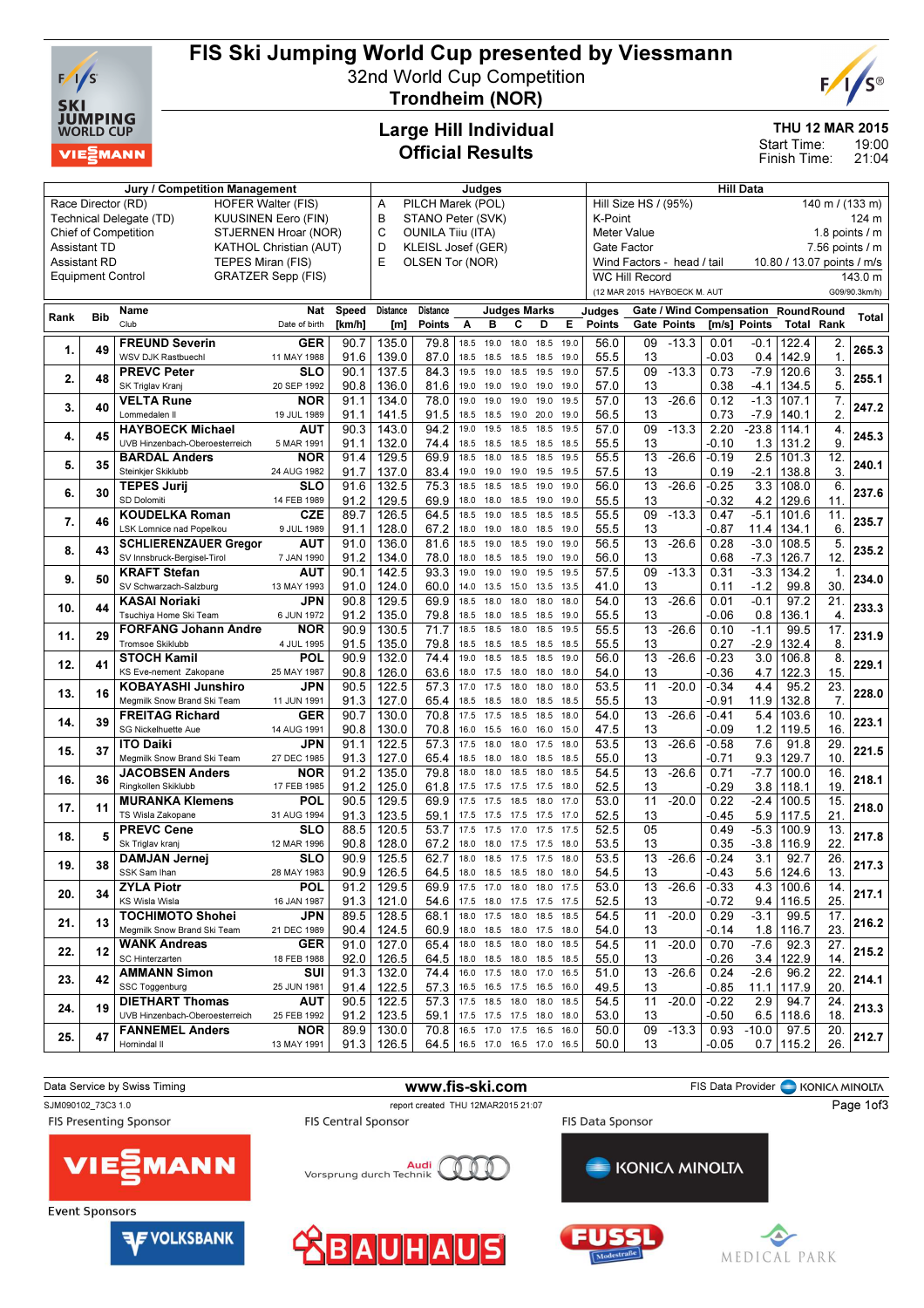

# FIS Ski Jumping World Cup presented by Viessmann

32nd World Cup Competition



Trondheim (NOR)

### Large Hill Individual Official Results

THU 12 MAR 2015

19:00 21:04 Start Time: Finish Time:

| <b>Bib</b><br>Rank<br>Club<br><b>Points</b><br><b>Gate Points</b><br>[m/s] Points<br>Total<br>Rank<br>B<br>C<br>Е<br>Date of birth<br>[km/h]<br>[ <sub>m</sub> ]<br>Points<br>A<br>D<br>SUI<br>93.4<br><b>DESCHWANDEN Gregor</b><br>90.7<br>126.5<br>64.5<br>18.0<br>17.5<br>18.0<br>17.5<br>53.5<br>13<br>$-26.6$<br>$-0.15$<br>2.0<br>18.0<br>25.<br>26<br>25.<br>Horw<br>90.9<br>124.0<br>60.0<br>53.0<br>13<br>$-0.48$<br>6.3<br>119.3<br>17.<br>27 FEB 1991<br>17.5<br>17.5<br>18.0<br>18.0<br>17.5<br>70.8<br>55.5<br>11<br>0.23<br>$-2.5$<br><b>STJERNEN Andreas</b><br>90.8<br>130.0<br>18.5<br>18.5<br>18.5<br>19.0<br>$-20.0$<br>103.8<br>9.<br>NOR<br>18.0<br>21<br>27.<br>29.<br>Sprova <sub>IL</sub><br>30 JUL 1988<br>91.6<br>118.5<br>50.1<br>51.0<br>13<br>$-0.57$<br>7.4<br>108.5<br>17.0<br>17.5<br>17.0<br>17.0<br>16.5<br><b>WOHLGENANNT Ulrich</b><br><b>AUT</b><br>88.5<br>121.5<br>55.5<br>52.5<br>05<br>0.85<br>$-9.2$<br>98.8<br>19.<br>17.5<br>17.5<br>17.5<br>18.0<br>17.5<br>28.<br>27.<br>1 AUG 1994<br>90.8<br>121.0<br>54.6<br>52.5<br>13<br>$-0.41$<br>5.4<br>SK Kehlegg-Vorarlberg<br>17.5<br>17.5<br>17.5<br>17.0<br>112.5<br>18.0<br>13<br>$-26.6$<br>30.<br><b>PUNGERTAR Matjaz</b><br><b>SLO</b><br>91.4<br>125.5<br>62.7<br>17.0<br>18.0<br>17.5<br>17.5<br>17.5<br>52.5<br>$-0.22$<br>2.9<br>91.5<br>29.<br>27<br>91.5<br>13<br>$-0.35$<br>4.6<br>116.6<br>124.0<br>60.0<br>52.0<br>24.<br><b>SSK Menges</b><br>14 AUG 1990<br>17.0<br>17.5<br>17.5<br>18.0<br>16.5<br>$\overline{11}$<br><b>DESCOMBES SEVOIE Vincent</b><br><b>FRA</b><br>89.5<br>123.5<br>59.1<br>18.5<br>52.0<br>$-20.0$<br>$-0.08$<br>1.0<br>92.1<br>28.<br>17.0<br>17.5<br>17.5<br>17.0<br>30.<br>24<br>27.<br>91.0<br>47.4<br>51.5<br>13<br>$-1.04$<br>13.6<br>112.5<br>Douanes - Chamonix<br>9 JAN 1984<br>117.0<br>17.5<br>17.5<br>17.0 17.0<br>16.5<br>not qualified for final round<br>$-20.0$<br><b>POPPINGER Manuel</b><br><b>AUT</b><br>89.9<br>123.5<br>52.5<br>11<br>0.04<br>$-0.4$<br>91.2<br>31.<br>59.1<br>17.5<br>17.5<br>17.5 17.5<br>18.0<br>22<br>31.<br>SV Innsbruck-Bergisel-Tirol<br>19 MAY 1989<br><b>BRESADOLA Davide</b><br>90.1<br>123.5<br>$-20.0$<br>91.2<br>31.<br><b>ITA</b><br>59.1<br>53.0<br>11<br>0.08<br>$-0.9$<br>17.0 18.0 17.5 17.5<br>18.0<br>31.<br>14<br>C.S. Esercito<br>10 SEP 1988<br><b>NEUMAYER Michael</b><br><b>GER</b><br>124.5<br>$-26.6$<br>$-0.32$<br>4.2<br>91.0<br>33.<br>91.7<br>60.9<br>17.0<br>17.5<br>17.5 17.5<br>52.5<br>13<br>17.5<br>33.<br>32<br>SC 1906 Oberstdorf<br>15 JAN 1979<br><b>CZE</b><br>89.7<br>$\overline{34}$<br><b>JANDA Jakub</b><br>89.7<br>118.5<br>50.1<br>17.0<br>51.5<br>09<br>$-13.3$<br>$-0.11$<br>1.4<br>17.5<br>17.5 17.0<br>16.5<br>34.<br>q<br>Dukla Liberec<br>27 APR 1978<br>120.5<br>$-20.0$<br>$-0.26$<br><b>MATURA Jan</b><br><b>CZE</b><br>89.9<br>53.7<br>52.5<br>3.4<br>89.6<br>35.<br>17.5<br>17.5<br>17.5<br>18.0<br>11<br>17.5<br>35.<br>20<br>Dukla Liberec<br>29 JAN 1980<br>120.5<br>$-13.3$<br>0.27<br>$-2.9$<br>89.0<br><b>HAJEK Antonin</b><br><b>CZE</b><br>89.7<br>53.7<br>51.5<br>09<br>36.<br>17.5 17.5 17.0 17.0<br>16.5<br>36.<br>Dukla Liberec<br>12 FEB 1987<br><b>DEZMAN Nejc</b><br><b>SLO</b><br>90.9<br>125.0<br>53.0<br>$-26.6$<br>0.05<br>$-0.5$<br>87.7<br>37.<br>61.8<br>13<br>17.5<br>18.0<br>17.5<br>17.0<br>18.0<br>28<br>37.<br>SK Triglav Kranj<br>7 DEC 1992<br><b>MAKSIMOCHKIN Mikhail</b><br><b>RUS</b><br>119.5<br>51.0<br>09<br>$-13.3$<br>0.25<br>$-2.7$<br>86.9<br>38.<br>89.7<br>51.9<br>17.0<br>17.0<br>17.0<br>17.5 17.0<br>38.<br>8<br>Nizhniy Novgorod<br>29 AUG 1993<br>118.0<br>$-20.0$<br>$-0.20$<br>2.6<br>83.8<br>39.<br><b>MAEAETTAE Jarkko</b><br><b>FIN</b><br>90.2<br>49.2<br>52.0<br>11<br>17.5 18.0 17.0 17.0 17.5<br>23<br>39.<br>Kainuun Hiihtoseura<br>28 DEC 1994<br><b>JPN</b><br>90.2<br>120.5<br>53.7<br>53.5<br>$-26.6$<br>$-0.24$<br>3.1<br>83.7<br>40.<br><b>TAKEUCHI Taku</b><br>18.0<br>18.0<br>13<br>17.5 17.5<br>18.0<br>40.<br>31<br>Kitano Construction Corp. Ski Club<br>20 MAY 1987<br>88.5<br>117.0<br>474<br>05<br>1.37<br>83.6<br>41.<br><b>HVALA Jaka</b><br><b>SLO</b><br>17.5<br>51.0<br>$-14.8$<br>17.0<br>17.0 17.0<br>17.0<br>41.<br>$\overline{2}$<br>Ssk Ponikve<br>15 JUL 1993<br>$-20.0$<br>$-0.24$<br>82.6<br>42.<br><b>FETTNER Manuel</b><br><b>AUT</b><br>90.0<br>116.5<br>46.5<br>53.0<br>11<br>3.1<br>17.5<br>18.0<br>17.5 17.5<br>18.0<br>42.<br>18<br>SV Innsbruck-Bergisel-Tirol<br>17 JUN 1985<br><b>RUS</b><br>90.2<br>119.5<br>50.5<br>11<br>$-20.0$<br>0.01<br>$-0.1$<br>82.3<br>43.<br><b>VASSILIEV Dimitry</b><br>51.9<br>16.5 17.0 17.0 17.0<br>16.5<br>43.<br>25<br>Ufa Dinamo<br>26 DEC 1979<br>$-20.0$<br>$-0.29$<br>ZIOBRO Jan<br><b>POL</b><br>89.7<br>116.5<br>46.5<br>51.0<br>11<br>3.8<br>81.3<br>44.<br>17.0<br>17.0<br>17.5 17.0<br>17.0<br>44.<br>15<br>WKS Zakopane<br>24 JUN 1991 |       |
|---------------------------------------------------------------------------------------------------------------------------------------------------------------------------------------------------------------------------------------------------------------------------------------------------------------------------------------------------------------------------------------------------------------------------------------------------------------------------------------------------------------------------------------------------------------------------------------------------------------------------------------------------------------------------------------------------------------------------------------------------------------------------------------------------------------------------------------------------------------------------------------------------------------------------------------------------------------------------------------------------------------------------------------------------------------------------------------------------------------------------------------------------------------------------------------------------------------------------------------------------------------------------------------------------------------------------------------------------------------------------------------------------------------------------------------------------------------------------------------------------------------------------------------------------------------------------------------------------------------------------------------------------------------------------------------------------------------------------------------------------------------------------------------------------------------------------------------------------------------------------------------------------------------------------------------------------------------------------------------------------------------------------------------------------------------------------------------------------------------------------------------------------------------------------------------------------------------------------------------------------------------------------------------------------------------------------------------------------------------------------------------------------------------------------------------------------------------------------------------------------------------------------------------------------------------------------------------------------------------------------------------------------------------------------------------------------------------------------------------------------------------------------------------------------------------------------------------------------------------------------------------------------------------------------------------------------------------------------------------------------------------------------------------------------------------------------------------------------------------------------------------------------------------------------------------------------------------------------------------------------------------------------------------------------------------------------------------------------------------------------------------------------------------------------------------------------------------------------------------------------------------------------------------------------------------------------------------------------------------------------------------------------------------------------------------------------------------------------------------------------------------------------------------------------------------------------------------------------------------------------------------------------------------------------------------------------------------------------------------------------------------------------------------------------------------------------------------------------------------------------------------------------------------------------------------------------------------------------------------------------------------------------------------------------------------------------------------------------------------------------------------------------------------------------------------------------------------------------------------------------------------------------------------------------------------------------------------------------------------------------------------------------------------------------------------------------------------------------------------------------------------------------------------------------------------------------------------------------------------------------------------------------------------|-------|
|                                                                                                                                                                                                                                                                                                                                                                                                                                                                                                                                                                                                                                                                                                                                                                                                                                                                                                                                                                                                                                                                                                                                                                                                                                                                                                                                                                                                                                                                                                                                                                                                                                                                                                                                                                                                                                                                                                                                                                                                                                                                                                                                                                                                                                                                                                                                                                                                                                                                                                                                                                                                                                                                                                                                                                                                                                                                                                                                                                                                                                                                                                                                                                                                                                                                                                                                                                                                                                                                                                                                                                                                                                                                                                                                                                                                                                                                                                                                                                                                                                                                                                                                                                                                                                                                                                                                                                                                                                                                                                                                                                                                                                                                                                                                                                                                                                                                                                               | Total |
|                                                                                                                                                                                                                                                                                                                                                                                                                                                                                                                                                                                                                                                                                                                                                                                                                                                                                                                                                                                                                                                                                                                                                                                                                                                                                                                                                                                                                                                                                                                                                                                                                                                                                                                                                                                                                                                                                                                                                                                                                                                                                                                                                                                                                                                                                                                                                                                                                                                                                                                                                                                                                                                                                                                                                                                                                                                                                                                                                                                                                                                                                                                                                                                                                                                                                                                                                                                                                                                                                                                                                                                                                                                                                                                                                                                                                                                                                                                                                                                                                                                                                                                                                                                                                                                                                                                                                                                                                                                                                                                                                                                                                                                                                                                                                                                                                                                                                                               |       |
|                                                                                                                                                                                                                                                                                                                                                                                                                                                                                                                                                                                                                                                                                                                                                                                                                                                                                                                                                                                                                                                                                                                                                                                                                                                                                                                                                                                                                                                                                                                                                                                                                                                                                                                                                                                                                                                                                                                                                                                                                                                                                                                                                                                                                                                                                                                                                                                                                                                                                                                                                                                                                                                                                                                                                                                                                                                                                                                                                                                                                                                                                                                                                                                                                                                                                                                                                                                                                                                                                                                                                                                                                                                                                                                                                                                                                                                                                                                                                                                                                                                                                                                                                                                                                                                                                                                                                                                                                                                                                                                                                                                                                                                                                                                                                                                                                                                                                                               | 212.7 |
|                                                                                                                                                                                                                                                                                                                                                                                                                                                                                                                                                                                                                                                                                                                                                                                                                                                                                                                                                                                                                                                                                                                                                                                                                                                                                                                                                                                                                                                                                                                                                                                                                                                                                                                                                                                                                                                                                                                                                                                                                                                                                                                                                                                                                                                                                                                                                                                                                                                                                                                                                                                                                                                                                                                                                                                                                                                                                                                                                                                                                                                                                                                                                                                                                                                                                                                                                                                                                                                                                                                                                                                                                                                                                                                                                                                                                                                                                                                                                                                                                                                                                                                                                                                                                                                                                                                                                                                                                                                                                                                                                                                                                                                                                                                                                                                                                                                                                                               | 212.3 |
|                                                                                                                                                                                                                                                                                                                                                                                                                                                                                                                                                                                                                                                                                                                                                                                                                                                                                                                                                                                                                                                                                                                                                                                                                                                                                                                                                                                                                                                                                                                                                                                                                                                                                                                                                                                                                                                                                                                                                                                                                                                                                                                                                                                                                                                                                                                                                                                                                                                                                                                                                                                                                                                                                                                                                                                                                                                                                                                                                                                                                                                                                                                                                                                                                                                                                                                                                                                                                                                                                                                                                                                                                                                                                                                                                                                                                                                                                                                                                                                                                                                                                                                                                                                                                                                                                                                                                                                                                                                                                                                                                                                                                                                                                                                                                                                                                                                                                                               |       |
|                                                                                                                                                                                                                                                                                                                                                                                                                                                                                                                                                                                                                                                                                                                                                                                                                                                                                                                                                                                                                                                                                                                                                                                                                                                                                                                                                                                                                                                                                                                                                                                                                                                                                                                                                                                                                                                                                                                                                                                                                                                                                                                                                                                                                                                                                                                                                                                                                                                                                                                                                                                                                                                                                                                                                                                                                                                                                                                                                                                                                                                                                                                                                                                                                                                                                                                                                                                                                                                                                                                                                                                                                                                                                                                                                                                                                                                                                                                                                                                                                                                                                                                                                                                                                                                                                                                                                                                                                                                                                                                                                                                                                                                                                                                                                                                                                                                                                                               | 211.3 |
|                                                                                                                                                                                                                                                                                                                                                                                                                                                                                                                                                                                                                                                                                                                                                                                                                                                                                                                                                                                                                                                                                                                                                                                                                                                                                                                                                                                                                                                                                                                                                                                                                                                                                                                                                                                                                                                                                                                                                                                                                                                                                                                                                                                                                                                                                                                                                                                                                                                                                                                                                                                                                                                                                                                                                                                                                                                                                                                                                                                                                                                                                                                                                                                                                                                                                                                                                                                                                                                                                                                                                                                                                                                                                                                                                                                                                                                                                                                                                                                                                                                                                                                                                                                                                                                                                                                                                                                                                                                                                                                                                                                                                                                                                                                                                                                                                                                                                                               |       |
|                                                                                                                                                                                                                                                                                                                                                                                                                                                                                                                                                                                                                                                                                                                                                                                                                                                                                                                                                                                                                                                                                                                                                                                                                                                                                                                                                                                                                                                                                                                                                                                                                                                                                                                                                                                                                                                                                                                                                                                                                                                                                                                                                                                                                                                                                                                                                                                                                                                                                                                                                                                                                                                                                                                                                                                                                                                                                                                                                                                                                                                                                                                                                                                                                                                                                                                                                                                                                                                                                                                                                                                                                                                                                                                                                                                                                                                                                                                                                                                                                                                                                                                                                                                                                                                                                                                                                                                                                                                                                                                                                                                                                                                                                                                                                                                                                                                                                                               | 208.1 |
|                                                                                                                                                                                                                                                                                                                                                                                                                                                                                                                                                                                                                                                                                                                                                                                                                                                                                                                                                                                                                                                                                                                                                                                                                                                                                                                                                                                                                                                                                                                                                                                                                                                                                                                                                                                                                                                                                                                                                                                                                                                                                                                                                                                                                                                                                                                                                                                                                                                                                                                                                                                                                                                                                                                                                                                                                                                                                                                                                                                                                                                                                                                                                                                                                                                                                                                                                                                                                                                                                                                                                                                                                                                                                                                                                                                                                                                                                                                                                                                                                                                                                                                                                                                                                                                                                                                                                                                                                                                                                                                                                                                                                                                                                                                                                                                                                                                                                                               |       |
|                                                                                                                                                                                                                                                                                                                                                                                                                                                                                                                                                                                                                                                                                                                                                                                                                                                                                                                                                                                                                                                                                                                                                                                                                                                                                                                                                                                                                                                                                                                                                                                                                                                                                                                                                                                                                                                                                                                                                                                                                                                                                                                                                                                                                                                                                                                                                                                                                                                                                                                                                                                                                                                                                                                                                                                                                                                                                                                                                                                                                                                                                                                                                                                                                                                                                                                                                                                                                                                                                                                                                                                                                                                                                                                                                                                                                                                                                                                                                                                                                                                                                                                                                                                                                                                                                                                                                                                                                                                                                                                                                                                                                                                                                                                                                                                                                                                                                                               | 204.6 |
|                                                                                                                                                                                                                                                                                                                                                                                                                                                                                                                                                                                                                                                                                                                                                                                                                                                                                                                                                                                                                                                                                                                                                                                                                                                                                                                                                                                                                                                                                                                                                                                                                                                                                                                                                                                                                                                                                                                                                                                                                                                                                                                                                                                                                                                                                                                                                                                                                                                                                                                                                                                                                                                                                                                                                                                                                                                                                                                                                                                                                                                                                                                                                                                                                                                                                                                                                                                                                                                                                                                                                                                                                                                                                                                                                                                                                                                                                                                                                                                                                                                                                                                                                                                                                                                                                                                                                                                                                                                                                                                                                                                                                                                                                                                                                                                                                                                                                                               |       |
|                                                                                                                                                                                                                                                                                                                                                                                                                                                                                                                                                                                                                                                                                                                                                                                                                                                                                                                                                                                                                                                                                                                                                                                                                                                                                                                                                                                                                                                                                                                                                                                                                                                                                                                                                                                                                                                                                                                                                                                                                                                                                                                                                                                                                                                                                                                                                                                                                                                                                                                                                                                                                                                                                                                                                                                                                                                                                                                                                                                                                                                                                                                                                                                                                                                                                                                                                                                                                                                                                                                                                                                                                                                                                                                                                                                                                                                                                                                                                                                                                                                                                                                                                                                                                                                                                                                                                                                                                                                                                                                                                                                                                                                                                                                                                                                                                                                                                                               |       |
|                                                                                                                                                                                                                                                                                                                                                                                                                                                                                                                                                                                                                                                                                                                                                                                                                                                                                                                                                                                                                                                                                                                                                                                                                                                                                                                                                                                                                                                                                                                                                                                                                                                                                                                                                                                                                                                                                                                                                                                                                                                                                                                                                                                                                                                                                                                                                                                                                                                                                                                                                                                                                                                                                                                                                                                                                                                                                                                                                                                                                                                                                                                                                                                                                                                                                                                                                                                                                                                                                                                                                                                                                                                                                                                                                                                                                                                                                                                                                                                                                                                                                                                                                                                                                                                                                                                                                                                                                                                                                                                                                                                                                                                                                                                                                                                                                                                                                                               |       |
|                                                                                                                                                                                                                                                                                                                                                                                                                                                                                                                                                                                                                                                                                                                                                                                                                                                                                                                                                                                                                                                                                                                                                                                                                                                                                                                                                                                                                                                                                                                                                                                                                                                                                                                                                                                                                                                                                                                                                                                                                                                                                                                                                                                                                                                                                                                                                                                                                                                                                                                                                                                                                                                                                                                                                                                                                                                                                                                                                                                                                                                                                                                                                                                                                                                                                                                                                                                                                                                                                                                                                                                                                                                                                                                                                                                                                                                                                                                                                                                                                                                                                                                                                                                                                                                                                                                                                                                                                                                                                                                                                                                                                                                                                                                                                                                                                                                                                                               | 91.2  |
|                                                                                                                                                                                                                                                                                                                                                                                                                                                                                                                                                                                                                                                                                                                                                                                                                                                                                                                                                                                                                                                                                                                                                                                                                                                                                                                                                                                                                                                                                                                                                                                                                                                                                                                                                                                                                                                                                                                                                                                                                                                                                                                                                                                                                                                                                                                                                                                                                                                                                                                                                                                                                                                                                                                                                                                                                                                                                                                                                                                                                                                                                                                                                                                                                                                                                                                                                                                                                                                                                                                                                                                                                                                                                                                                                                                                                                                                                                                                                                                                                                                                                                                                                                                                                                                                                                                                                                                                                                                                                                                                                                                                                                                                                                                                                                                                                                                                                                               | 91.2  |
|                                                                                                                                                                                                                                                                                                                                                                                                                                                                                                                                                                                                                                                                                                                                                                                                                                                                                                                                                                                                                                                                                                                                                                                                                                                                                                                                                                                                                                                                                                                                                                                                                                                                                                                                                                                                                                                                                                                                                                                                                                                                                                                                                                                                                                                                                                                                                                                                                                                                                                                                                                                                                                                                                                                                                                                                                                                                                                                                                                                                                                                                                                                                                                                                                                                                                                                                                                                                                                                                                                                                                                                                                                                                                                                                                                                                                                                                                                                                                                                                                                                                                                                                                                                                                                                                                                                                                                                                                                                                                                                                                                                                                                                                                                                                                                                                                                                                                                               |       |
|                                                                                                                                                                                                                                                                                                                                                                                                                                                                                                                                                                                                                                                                                                                                                                                                                                                                                                                                                                                                                                                                                                                                                                                                                                                                                                                                                                                                                                                                                                                                                                                                                                                                                                                                                                                                                                                                                                                                                                                                                                                                                                                                                                                                                                                                                                                                                                                                                                                                                                                                                                                                                                                                                                                                                                                                                                                                                                                                                                                                                                                                                                                                                                                                                                                                                                                                                                                                                                                                                                                                                                                                                                                                                                                                                                                                                                                                                                                                                                                                                                                                                                                                                                                                                                                                                                                                                                                                                                                                                                                                                                                                                                                                                                                                                                                                                                                                                                               | 91.0  |
|                                                                                                                                                                                                                                                                                                                                                                                                                                                                                                                                                                                                                                                                                                                                                                                                                                                                                                                                                                                                                                                                                                                                                                                                                                                                                                                                                                                                                                                                                                                                                                                                                                                                                                                                                                                                                                                                                                                                                                                                                                                                                                                                                                                                                                                                                                                                                                                                                                                                                                                                                                                                                                                                                                                                                                                                                                                                                                                                                                                                                                                                                                                                                                                                                                                                                                                                                                                                                                                                                                                                                                                                                                                                                                                                                                                                                                                                                                                                                                                                                                                                                                                                                                                                                                                                                                                                                                                                                                                                                                                                                                                                                                                                                                                                                                                                                                                                                                               |       |
|                                                                                                                                                                                                                                                                                                                                                                                                                                                                                                                                                                                                                                                                                                                                                                                                                                                                                                                                                                                                                                                                                                                                                                                                                                                                                                                                                                                                                                                                                                                                                                                                                                                                                                                                                                                                                                                                                                                                                                                                                                                                                                                                                                                                                                                                                                                                                                                                                                                                                                                                                                                                                                                                                                                                                                                                                                                                                                                                                                                                                                                                                                                                                                                                                                                                                                                                                                                                                                                                                                                                                                                                                                                                                                                                                                                                                                                                                                                                                                                                                                                                                                                                                                                                                                                                                                                                                                                                                                                                                                                                                                                                                                                                                                                                                                                                                                                                                                               | 89.7  |
|                                                                                                                                                                                                                                                                                                                                                                                                                                                                                                                                                                                                                                                                                                                                                                                                                                                                                                                                                                                                                                                                                                                                                                                                                                                                                                                                                                                                                                                                                                                                                                                                                                                                                                                                                                                                                                                                                                                                                                                                                                                                                                                                                                                                                                                                                                                                                                                                                                                                                                                                                                                                                                                                                                                                                                                                                                                                                                                                                                                                                                                                                                                                                                                                                                                                                                                                                                                                                                                                                                                                                                                                                                                                                                                                                                                                                                                                                                                                                                                                                                                                                                                                                                                                                                                                                                                                                                                                                                                                                                                                                                                                                                                                                                                                                                                                                                                                                                               |       |
|                                                                                                                                                                                                                                                                                                                                                                                                                                                                                                                                                                                                                                                                                                                                                                                                                                                                                                                                                                                                                                                                                                                                                                                                                                                                                                                                                                                                                                                                                                                                                                                                                                                                                                                                                                                                                                                                                                                                                                                                                                                                                                                                                                                                                                                                                                                                                                                                                                                                                                                                                                                                                                                                                                                                                                                                                                                                                                                                                                                                                                                                                                                                                                                                                                                                                                                                                                                                                                                                                                                                                                                                                                                                                                                                                                                                                                                                                                                                                                                                                                                                                                                                                                                                                                                                                                                                                                                                                                                                                                                                                                                                                                                                                                                                                                                                                                                                                                               | 89.6  |
|                                                                                                                                                                                                                                                                                                                                                                                                                                                                                                                                                                                                                                                                                                                                                                                                                                                                                                                                                                                                                                                                                                                                                                                                                                                                                                                                                                                                                                                                                                                                                                                                                                                                                                                                                                                                                                                                                                                                                                                                                                                                                                                                                                                                                                                                                                                                                                                                                                                                                                                                                                                                                                                                                                                                                                                                                                                                                                                                                                                                                                                                                                                                                                                                                                                                                                                                                                                                                                                                                                                                                                                                                                                                                                                                                                                                                                                                                                                                                                                                                                                                                                                                                                                                                                                                                                                                                                                                                                                                                                                                                                                                                                                                                                                                                                                                                                                                                                               |       |
|                                                                                                                                                                                                                                                                                                                                                                                                                                                                                                                                                                                                                                                                                                                                                                                                                                                                                                                                                                                                                                                                                                                                                                                                                                                                                                                                                                                                                                                                                                                                                                                                                                                                                                                                                                                                                                                                                                                                                                                                                                                                                                                                                                                                                                                                                                                                                                                                                                                                                                                                                                                                                                                                                                                                                                                                                                                                                                                                                                                                                                                                                                                                                                                                                                                                                                                                                                                                                                                                                                                                                                                                                                                                                                                                                                                                                                                                                                                                                                                                                                                                                                                                                                                                                                                                                                                                                                                                                                                                                                                                                                                                                                                                                                                                                                                                                                                                                                               | 89.0  |
|                                                                                                                                                                                                                                                                                                                                                                                                                                                                                                                                                                                                                                                                                                                                                                                                                                                                                                                                                                                                                                                                                                                                                                                                                                                                                                                                                                                                                                                                                                                                                                                                                                                                                                                                                                                                                                                                                                                                                                                                                                                                                                                                                                                                                                                                                                                                                                                                                                                                                                                                                                                                                                                                                                                                                                                                                                                                                                                                                                                                                                                                                                                                                                                                                                                                                                                                                                                                                                                                                                                                                                                                                                                                                                                                                                                                                                                                                                                                                                                                                                                                                                                                                                                                                                                                                                                                                                                                                                                                                                                                                                                                                                                                                                                                                                                                                                                                                                               |       |
|                                                                                                                                                                                                                                                                                                                                                                                                                                                                                                                                                                                                                                                                                                                                                                                                                                                                                                                                                                                                                                                                                                                                                                                                                                                                                                                                                                                                                                                                                                                                                                                                                                                                                                                                                                                                                                                                                                                                                                                                                                                                                                                                                                                                                                                                                                                                                                                                                                                                                                                                                                                                                                                                                                                                                                                                                                                                                                                                                                                                                                                                                                                                                                                                                                                                                                                                                                                                                                                                                                                                                                                                                                                                                                                                                                                                                                                                                                                                                                                                                                                                                                                                                                                                                                                                                                                                                                                                                                                                                                                                                                                                                                                                                                                                                                                                                                                                                                               | 87.7  |
|                                                                                                                                                                                                                                                                                                                                                                                                                                                                                                                                                                                                                                                                                                                                                                                                                                                                                                                                                                                                                                                                                                                                                                                                                                                                                                                                                                                                                                                                                                                                                                                                                                                                                                                                                                                                                                                                                                                                                                                                                                                                                                                                                                                                                                                                                                                                                                                                                                                                                                                                                                                                                                                                                                                                                                                                                                                                                                                                                                                                                                                                                                                                                                                                                                                                                                                                                                                                                                                                                                                                                                                                                                                                                                                                                                                                                                                                                                                                                                                                                                                                                                                                                                                                                                                                                                                                                                                                                                                                                                                                                                                                                                                                                                                                                                                                                                                                                                               | 86.9  |
|                                                                                                                                                                                                                                                                                                                                                                                                                                                                                                                                                                                                                                                                                                                                                                                                                                                                                                                                                                                                                                                                                                                                                                                                                                                                                                                                                                                                                                                                                                                                                                                                                                                                                                                                                                                                                                                                                                                                                                                                                                                                                                                                                                                                                                                                                                                                                                                                                                                                                                                                                                                                                                                                                                                                                                                                                                                                                                                                                                                                                                                                                                                                                                                                                                                                                                                                                                                                                                                                                                                                                                                                                                                                                                                                                                                                                                                                                                                                                                                                                                                                                                                                                                                                                                                                                                                                                                                                                                                                                                                                                                                                                                                                                                                                                                                                                                                                                                               |       |
|                                                                                                                                                                                                                                                                                                                                                                                                                                                                                                                                                                                                                                                                                                                                                                                                                                                                                                                                                                                                                                                                                                                                                                                                                                                                                                                                                                                                                                                                                                                                                                                                                                                                                                                                                                                                                                                                                                                                                                                                                                                                                                                                                                                                                                                                                                                                                                                                                                                                                                                                                                                                                                                                                                                                                                                                                                                                                                                                                                                                                                                                                                                                                                                                                                                                                                                                                                                                                                                                                                                                                                                                                                                                                                                                                                                                                                                                                                                                                                                                                                                                                                                                                                                                                                                                                                                                                                                                                                                                                                                                                                                                                                                                                                                                                                                                                                                                                                               | 83.8  |
|                                                                                                                                                                                                                                                                                                                                                                                                                                                                                                                                                                                                                                                                                                                                                                                                                                                                                                                                                                                                                                                                                                                                                                                                                                                                                                                                                                                                                                                                                                                                                                                                                                                                                                                                                                                                                                                                                                                                                                                                                                                                                                                                                                                                                                                                                                                                                                                                                                                                                                                                                                                                                                                                                                                                                                                                                                                                                                                                                                                                                                                                                                                                                                                                                                                                                                                                                                                                                                                                                                                                                                                                                                                                                                                                                                                                                                                                                                                                                                                                                                                                                                                                                                                                                                                                                                                                                                                                                                                                                                                                                                                                                                                                                                                                                                                                                                                                                                               |       |
|                                                                                                                                                                                                                                                                                                                                                                                                                                                                                                                                                                                                                                                                                                                                                                                                                                                                                                                                                                                                                                                                                                                                                                                                                                                                                                                                                                                                                                                                                                                                                                                                                                                                                                                                                                                                                                                                                                                                                                                                                                                                                                                                                                                                                                                                                                                                                                                                                                                                                                                                                                                                                                                                                                                                                                                                                                                                                                                                                                                                                                                                                                                                                                                                                                                                                                                                                                                                                                                                                                                                                                                                                                                                                                                                                                                                                                                                                                                                                                                                                                                                                                                                                                                                                                                                                                                                                                                                                                                                                                                                                                                                                                                                                                                                                                                                                                                                                                               | 83.7  |
|                                                                                                                                                                                                                                                                                                                                                                                                                                                                                                                                                                                                                                                                                                                                                                                                                                                                                                                                                                                                                                                                                                                                                                                                                                                                                                                                                                                                                                                                                                                                                                                                                                                                                                                                                                                                                                                                                                                                                                                                                                                                                                                                                                                                                                                                                                                                                                                                                                                                                                                                                                                                                                                                                                                                                                                                                                                                                                                                                                                                                                                                                                                                                                                                                                                                                                                                                                                                                                                                                                                                                                                                                                                                                                                                                                                                                                                                                                                                                                                                                                                                                                                                                                                                                                                                                                                                                                                                                                                                                                                                                                                                                                                                                                                                                                                                                                                                                                               |       |
|                                                                                                                                                                                                                                                                                                                                                                                                                                                                                                                                                                                                                                                                                                                                                                                                                                                                                                                                                                                                                                                                                                                                                                                                                                                                                                                                                                                                                                                                                                                                                                                                                                                                                                                                                                                                                                                                                                                                                                                                                                                                                                                                                                                                                                                                                                                                                                                                                                                                                                                                                                                                                                                                                                                                                                                                                                                                                                                                                                                                                                                                                                                                                                                                                                                                                                                                                                                                                                                                                                                                                                                                                                                                                                                                                                                                                                                                                                                                                                                                                                                                                                                                                                                                                                                                                                                                                                                                                                                                                                                                                                                                                                                                                                                                                                                                                                                                                                               | 83.6  |
|                                                                                                                                                                                                                                                                                                                                                                                                                                                                                                                                                                                                                                                                                                                                                                                                                                                                                                                                                                                                                                                                                                                                                                                                                                                                                                                                                                                                                                                                                                                                                                                                                                                                                                                                                                                                                                                                                                                                                                                                                                                                                                                                                                                                                                                                                                                                                                                                                                                                                                                                                                                                                                                                                                                                                                                                                                                                                                                                                                                                                                                                                                                                                                                                                                                                                                                                                                                                                                                                                                                                                                                                                                                                                                                                                                                                                                                                                                                                                                                                                                                                                                                                                                                                                                                                                                                                                                                                                                                                                                                                                                                                                                                                                                                                                                                                                                                                                                               |       |
|                                                                                                                                                                                                                                                                                                                                                                                                                                                                                                                                                                                                                                                                                                                                                                                                                                                                                                                                                                                                                                                                                                                                                                                                                                                                                                                                                                                                                                                                                                                                                                                                                                                                                                                                                                                                                                                                                                                                                                                                                                                                                                                                                                                                                                                                                                                                                                                                                                                                                                                                                                                                                                                                                                                                                                                                                                                                                                                                                                                                                                                                                                                                                                                                                                                                                                                                                                                                                                                                                                                                                                                                                                                                                                                                                                                                                                                                                                                                                                                                                                                                                                                                                                                                                                                                                                                                                                                                                                                                                                                                                                                                                                                                                                                                                                                                                                                                                                               | 82.6  |
|                                                                                                                                                                                                                                                                                                                                                                                                                                                                                                                                                                                                                                                                                                                                                                                                                                                                                                                                                                                                                                                                                                                                                                                                                                                                                                                                                                                                                                                                                                                                                                                                                                                                                                                                                                                                                                                                                                                                                                                                                                                                                                                                                                                                                                                                                                                                                                                                                                                                                                                                                                                                                                                                                                                                                                                                                                                                                                                                                                                                                                                                                                                                                                                                                                                                                                                                                                                                                                                                                                                                                                                                                                                                                                                                                                                                                                                                                                                                                                                                                                                                                                                                                                                                                                                                                                                                                                                                                                                                                                                                                                                                                                                                                                                                                                                                                                                                                                               |       |
|                                                                                                                                                                                                                                                                                                                                                                                                                                                                                                                                                                                                                                                                                                                                                                                                                                                                                                                                                                                                                                                                                                                                                                                                                                                                                                                                                                                                                                                                                                                                                                                                                                                                                                                                                                                                                                                                                                                                                                                                                                                                                                                                                                                                                                                                                                                                                                                                                                                                                                                                                                                                                                                                                                                                                                                                                                                                                                                                                                                                                                                                                                                                                                                                                                                                                                                                                                                                                                                                                                                                                                                                                                                                                                                                                                                                                                                                                                                                                                                                                                                                                                                                                                                                                                                                                                                                                                                                                                                                                                                                                                                                                                                                                                                                                                                                                                                                                                               | 82.3  |
|                                                                                                                                                                                                                                                                                                                                                                                                                                                                                                                                                                                                                                                                                                                                                                                                                                                                                                                                                                                                                                                                                                                                                                                                                                                                                                                                                                                                                                                                                                                                                                                                                                                                                                                                                                                                                                                                                                                                                                                                                                                                                                                                                                                                                                                                                                                                                                                                                                                                                                                                                                                                                                                                                                                                                                                                                                                                                                                                                                                                                                                                                                                                                                                                                                                                                                                                                                                                                                                                                                                                                                                                                                                                                                                                                                                                                                                                                                                                                                                                                                                                                                                                                                                                                                                                                                                                                                                                                                                                                                                                                                                                                                                                                                                                                                                                                                                                                                               | 81.3  |
|                                                                                                                                                                                                                                                                                                                                                                                                                                                                                                                                                                                                                                                                                                                                                                                                                                                                                                                                                                                                                                                                                                                                                                                                                                                                                                                                                                                                                                                                                                                                                                                                                                                                                                                                                                                                                                                                                                                                                                                                                                                                                                                                                                                                                                                                                                                                                                                                                                                                                                                                                                                                                                                                                                                                                                                                                                                                                                                                                                                                                                                                                                                                                                                                                                                                                                                                                                                                                                                                                                                                                                                                                                                                                                                                                                                                                                                                                                                                                                                                                                                                                                                                                                                                                                                                                                                                                                                                                                                                                                                                                                                                                                                                                                                                                                                                                                                                                                               |       |
| <b>ZOGRAFSKI Vladimir</b><br><b>BUL</b><br>81.0<br>45.<br>88.4<br>111.5<br>37.5<br>49.0<br>05<br>0.51<br>$-5.5$<br>17.0<br>16.5<br>16.0<br>16.5<br>16.0<br>3<br>45.                                                                                                                                                                                                                                                                                                                                                                                                                                                                                                                                                                                                                                                                                                                                                                                                                                                                                                                                                                                                                                                                                                                                                                                                                                                                                                                                                                                                                                                                                                                                                                                                                                                                                                                                                                                                                                                                                                                                                                                                                                                                                                                                                                                                                                                                                                                                                                                                                                                                                                                                                                                                                                                                                                                                                                                                                                                                                                                                                                                                                                                                                                                                                                                                                                                                                                                                                                                                                                                                                                                                                                                                                                                                                                                                                                                                                                                                                                                                                                                                                                                                                                                                                                                                                                                                                                                                                                                                                                                                                                                                                                                                                                                                                                                                           | 81.0  |
| <b>NSA</b><br>14 JUL 1993                                                                                                                                                                                                                                                                                                                                                                                                                                                                                                                                                                                                                                                                                                                                                                                                                                                                                                                                                                                                                                                                                                                                                                                                                                                                                                                                                                                                                                                                                                                                                                                                                                                                                                                                                                                                                                                                                                                                                                                                                                                                                                                                                                                                                                                                                                                                                                                                                                                                                                                                                                                                                                                                                                                                                                                                                                                                                                                                                                                                                                                                                                                                                                                                                                                                                                                                                                                                                                                                                                                                                                                                                                                                                                                                                                                                                                                                                                                                                                                                                                                                                                                                                                                                                                                                                                                                                                                                                                                                                                                                                                                                                                                                                                                                                                                                                                                                                     |       |
| $-20.0$<br><b>SAKUYAMA Kento</b><br><b>JPN</b><br>90.0<br>115.0<br>43.8<br>50.5<br>11<br>$-0.17$<br>2.2<br>76.5<br>46.<br>16.5 17.5 17.0 16.5<br>17.0<br>17<br>46.                                                                                                                                                                                                                                                                                                                                                                                                                                                                                                                                                                                                                                                                                                                                                                                                                                                                                                                                                                                                                                                                                                                                                                                                                                                                                                                                                                                                                                                                                                                                                                                                                                                                                                                                                                                                                                                                                                                                                                                                                                                                                                                                                                                                                                                                                                                                                                                                                                                                                                                                                                                                                                                                                                                                                                                                                                                                                                                                                                                                                                                                                                                                                                                                                                                                                                                                                                                                                                                                                                                                                                                                                                                                                                                                                                                                                                                                                                                                                                                                                                                                                                                                                                                                                                                                                                                                                                                                                                                                                                                                                                                                                                                                                                                                            | 76.5  |
| Kitano Construction Corp. Ski Team<br>3 JUL 1990                                                                                                                                                                                                                                                                                                                                                                                                                                                                                                                                                                                                                                                                                                                                                                                                                                                                                                                                                                                                                                                                                                                                                                                                                                                                                                                                                                                                                                                                                                                                                                                                                                                                                                                                                                                                                                                                                                                                                                                                                                                                                                                                                                                                                                                                                                                                                                                                                                                                                                                                                                                                                                                                                                                                                                                                                                                                                                                                                                                                                                                                                                                                                                                                                                                                                                                                                                                                                                                                                                                                                                                                                                                                                                                                                                                                                                                                                                                                                                                                                                                                                                                                                                                                                                                                                                                                                                                                                                                                                                                                                                                                                                                                                                                                                                                                                                                              |       |
| $-26.6$<br><b>KRAUS Marinus</b><br><b>GER</b><br>90.9<br>114.5<br>42.9<br>16.5 17.0 17.0 16.5<br>50.0<br>13<br>$-0.45$<br>5.9<br>72.2<br>47.<br>16.0<br>33<br>47.<br>Wsv Oberaudorf<br>13 FEB 1991                                                                                                                                                                                                                                                                                                                                                                                                                                                                                                                                                                                                                                                                                                                                                                                                                                                                                                                                                                                                                                                                                                                                                                                                                                                                                                                                                                                                                                                                                                                                                                                                                                                                                                                                                                                                                                                                                                                                                                                                                                                                                                                                                                                                                                                                                                                                                                                                                                                                                                                                                                                                                                                                                                                                                                                                                                                                                                                                                                                                                                                                                                                                                                                                                                                                                                                                                                                                                                                                                                                                                                                                                                                                                                                                                                                                                                                                                                                                                                                                                                                                                                                                                                                                                                                                                                                                                                                                                                                                                                                                                                                                                                                                                                            | 72.2  |
| 71.4<br><b>PEIER Killian</b><br>SUI<br>89.3<br>111.0<br>36.6<br>09<br>$-13.3$<br>0.13<br>48.<br>16.5<br>16.5<br>16.5<br>16.5<br>49.5<br>$-1.4$<br>16.5                                                                                                                                                                                                                                                                                                                                                                                                                                                                                                                                                                                                                                                                                                                                                                                                                                                                                                                                                                                                                                                                                                                                                                                                                                                                                                                                                                                                                                                                                                                                                                                                                                                                                                                                                                                                                                                                                                                                                                                                                                                                                                                                                                                                                                                                                                                                                                                                                                                                                                                                                                                                                                                                                                                                                                                                                                                                                                                                                                                                                                                                                                                                                                                                                                                                                                                                                                                                                                                                                                                                                                                                                                                                                                                                                                                                                                                                                                                                                                                                                                                                                                                                                                                                                                                                                                                                                                                                                                                                                                                                                                                                                                                                                                                                                        |       |
| 48.<br>6<br>Vallee du Joux<br>28 MAR 1995                                                                                                                                                                                                                                                                                                                                                                                                                                                                                                                                                                                                                                                                                                                                                                                                                                                                                                                                                                                                                                                                                                                                                                                                                                                                                                                                                                                                                                                                                                                                                                                                                                                                                                                                                                                                                                                                                                                                                                                                                                                                                                                                                                                                                                                                                                                                                                                                                                                                                                                                                                                                                                                                                                                                                                                                                                                                                                                                                                                                                                                                                                                                                                                                                                                                                                                                                                                                                                                                                                                                                                                                                                                                                                                                                                                                                                                                                                                                                                                                                                                                                                                                                                                                                                                                                                                                                                                                                                                                                                                                                                                                                                                                                                                                                                                                                                                                     | 71.4  |
| 88.0<br>107.0<br>29.4<br>0.65<br>$-7.0$<br>69.9<br>49.<br><b>CHOI Seou</b><br>KOR<br>47.5<br>05<br>15.5<br>16.0<br>16.5<br>16.0<br>15.5                                                                                                                                                                                                                                                                                                                                                                                                                                                                                                                                                                                                                                                                                                                                                                                                                                                                                                                                                                                                                                                                                                                                                                                                                                                                                                                                                                                                                                                                                                                                                                                                                                                                                                                                                                                                                                                                                                                                                                                                                                                                                                                                                                                                                                                                                                                                                                                                                                                                                                                                                                                                                                                                                                                                                                                                                                                                                                                                                                                                                                                                                                                                                                                                                                                                                                                                                                                                                                                                                                                                                                                                                                                                                                                                                                                                                                                                                                                                                                                                                                                                                                                                                                                                                                                                                                                                                                                                                                                                                                                                                                                                                                                                                                                                                                       |       |
| 49.<br>High1 Resort<br>3 DEC 1982                                                                                                                                                                                                                                                                                                                                                                                                                                                                                                                                                                                                                                                                                                                                                                                                                                                                                                                                                                                                                                                                                                                                                                                                                                                                                                                                                                                                                                                                                                                                                                                                                                                                                                                                                                                                                                                                                                                                                                                                                                                                                                                                                                                                                                                                                                                                                                                                                                                                                                                                                                                                                                                                                                                                                                                                                                                                                                                                                                                                                                                                                                                                                                                                                                                                                                                                                                                                                                                                                                                                                                                                                                                                                                                                                                                                                                                                                                                                                                                                                                                                                                                                                                                                                                                                                                                                                                                                                                                                                                                                                                                                                                                                                                                                                                                                                                                                             | 69.9  |
| 89.8<br>106.0<br>$-13.3$<br>$-1.9$<br>57.4<br><b>HAZETDINOV Ilmir</b><br><b>RUS</b><br>27.6<br>45.0<br>09<br>0.18<br>50.<br>15.0  15.5  15.0  15.0  14.0                                                                                                                                                                                                                                                                                                                                                                                                                                                                                                                                                                                                                                                                                                                                                                                                                                                                                                                                                                                                                                                                                                                                                                                                                                                                                                                                                                                                                                                                                                                                                                                                                                                                                                                                                                                                                                                                                                                                                                                                                                                                                                                                                                                                                                                                                                                                                                                                                                                                                                                                                                                                                                                                                                                                                                                                                                                                                                                                                                                                                                                                                                                                                                                                                                                                                                                                                                                                                                                                                                                                                                                                                                                                                                                                                                                                                                                                                                                                                                                                                                                                                                                                                                                                                                                                                                                                                                                                                                                                                                                                                                                                                                                                                                                                                      |       |
| 50.<br>10<br><b>CSKA</b><br>28 OCT 1991                                                                                                                                                                                                                                                                                                                                                                                                                                                                                                                                                                                                                                                                                                                                                                                                                                                                                                                                                                                                                                                                                                                                                                                                                                                                                                                                                                                                                                                                                                                                                                                                                                                                                                                                                                                                                                                                                                                                                                                                                                                                                                                                                                                                                                                                                                                                                                                                                                                                                                                                                                                                                                                                                                                                                                                                                                                                                                                                                                                                                                                                                                                                                                                                                                                                                                                                                                                                                                                                                                                                                                                                                                                                                                                                                                                                                                                                                                                                                                                                                                                                                                                                                                                                                                                                                                                                                                                                                                                                                                                                                                                                                                                                                                                                                                                                                                                                       | 57.4  |

Data Service by Swiss Timing **Example 20 and Service Constructs Constructs** FIS Data Provider FIS Data Provider **CONSTANDING AND A SERVICA AND A SERVICA AND A SERVICA AND A SERVICA AND A SERVICA AND A SERVICA AND A SERVICA** SJM090102\_73C3 1.0 report created THU 12MAR2015 21:07 Page 2of3**FIS Presenting Sponsor FIS Central Sponsor FIS Data Sponsor MANN** | Audi<br>| Vorsprung durch Technik **VIE KONICA MINOLTA Event Sponsors AF VOLKSBANK** RBAUHAU MEDICAL PARK